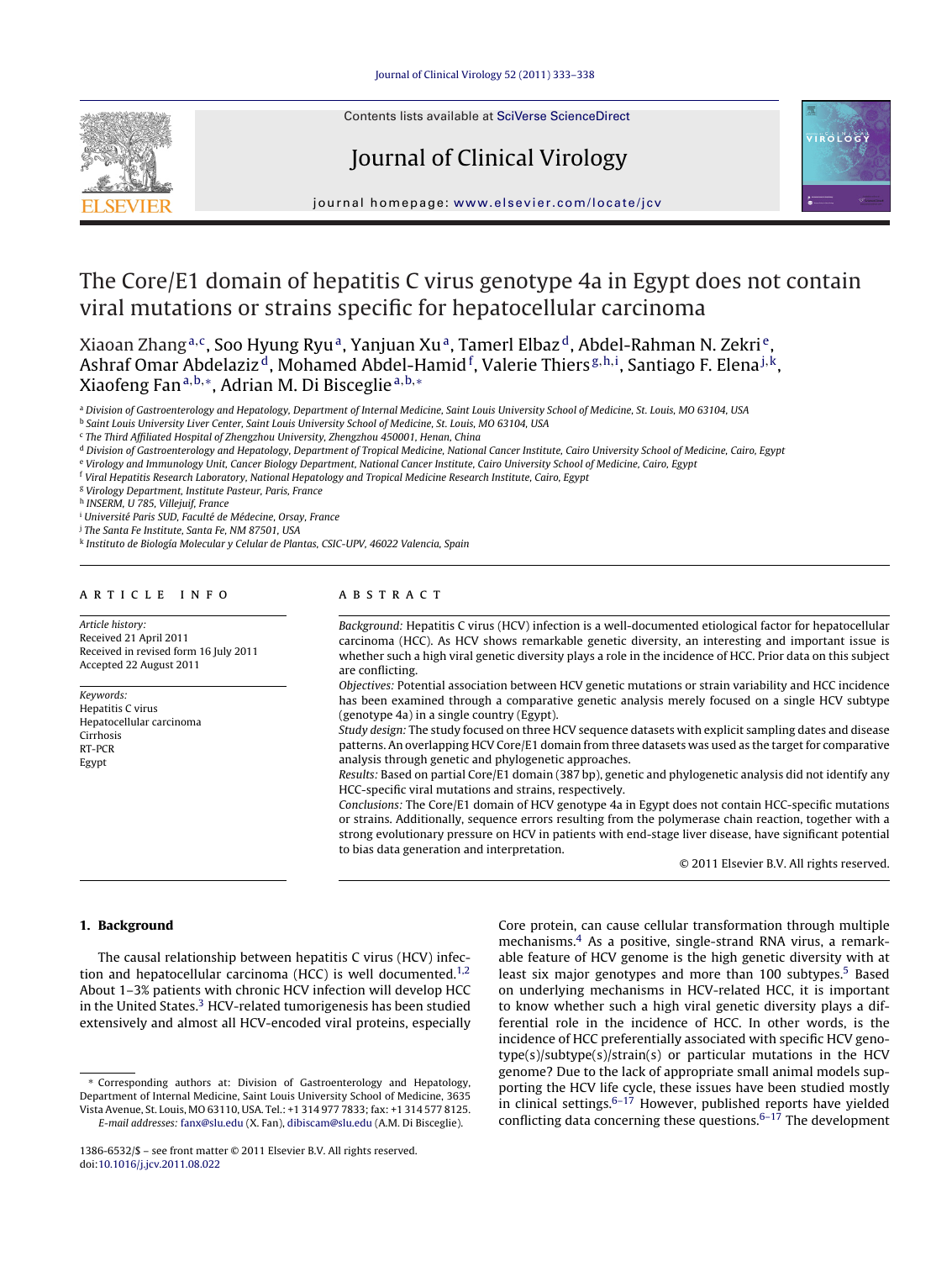| Summary of the three datasets used in this study. |  |
|---------------------------------------------------|--|
|                                                   |  |

| Data | Subjects     | Number | Sampling date (year) | Sampling pattern | Country |
|------|--------------|--------|----------------------|------------------|---------|
|      | Blood donors | 49     | 1993                 | Nationwide       | Egypt   |
|      | HCC          | 97     | 2003                 | Nationwide       | Egypt   |
|      | Cirrhosis    | 43     |                      |                  |         |
|      | CHC          |        |                      |                  |         |
|      | CHC          | 36     | 2002                 | A single village | Egypt   |

CHC, chronic hepatitis C infection.

of HCC is a long-term, multi-step process affected by many factors from both the host and the virus. To assess the role of viral genetic diversity in the incidence of HCC, it is therefore necessary to have a well-designed experimental strategy that minimizes the interference from other factors contributing to carcinogenesis.

## **2. Objectives**

In the present study, the potential association between HCV genetic mutations or strain variability and HCC incidence has been examined through a comparative genetic analysis merely focused on a single HCV subtype (genotype 4a) in a single country (Egypt).

## **3. Study design**

## 3.1. HCV sequence data collection

Three HCV sequence datasets were included in this study. The first HCV dataset was derived from a nationwide epidemiological study designed to evaluate the prevalence of HCV in Egyptian blood donors.[18](#page-4-0) The dataset consists of 49 HCV genotype 4a E1/Core sequences with assigned GenBank accession numbers from AF271825 to AF271873, representing a subset of blood donors from 15 geographically diverse governorates in Egypt.<sup>[19](#page-4-0)</sup> The second dataset was generated in our laboratory in a study to investigate the role of HCV genotype in end-stage liver disease in Egypt. $20$ This dataset includes a total of 146 HCV E1/Core sequences corresponding to 97 patients with HCC, 43 patients with cirrhosis and 6 individuals without end-stage liver disease (GenBank accession numbers HQ615723-HQ615868).<sup>20</sup> The final dataset includes 36 HCV E1/Core sequences from a study that investigated familial transmission of HCV in an Egyptian village.<sup>[21](#page-4-0)</sup> A summary for three datasets is presented in Table 1.

## 3.2. Control experiment to estimate data quality

The three datasets were generated from three different laboratories. It is thus possible that some nucleotide differences may simply result from differences in experimental protocols. In each laboratory, the sequences were obtained from serum samples through direct sequencing of reverse transcription-polymerase chain reaction (RT-PCR) product. Thus, the use of different primers in the RT-PCR protocols is a potential concern.<sup>[22](#page-4-0)</sup> We determined the HCV Core/E1 sequences for five randomly selected samples using primer sets from all three laboratories [\(Table](#page-2-0) 2). Sequences were compared for the estimation of potential influence by primer selection. In our experimental protocol, RT and PCR were respectively conducted with M-MLV reverse transcriptase (Promega) and AmpliTaq DNA polymerase (Applied Biosystems) as we described previously.[22](#page-4-0)

## 3.3. Genetic analysis

The genetic analysis was performed between datasets 1 and 2, while dataset 3 was used as a reference control. The

target domain for comparative analysis was an overlapping region among these datasets, 387 bp in length from nucleotide position 873 to 1259 (all position numbering in the study is based on HCV strain H77, GenBank accession number AF009606). A consensus sequence corresponding to this target domain was first generated from 41 unrelated HCV genotype 4a sequences deposited in the Los Alamos HCV database.<sup>[23](#page-4-0)</sup> Nucleotide (387 sites) and amino acid (129 sites) frequencies were calculated against the consensus sequence at each site, followed by Chisquare test. Next, we evaluated intra-group mutation patterns and selection pressure by both Tajima's  $D$  test<sup>24</sup> and the calculation of genetic diversity parameters, including genetic distance (d), the number of synonymous substitutions per synonymous site  $(d<sub>s</sub>)$ , the number of non-synonymous substitutions per nonsynonymous site  $(d_N)$  and  $d_N/d_S$  values. Tajima's D test (coding region) was done with program DnaSP<sup>[25](#page-5-0)</sup> and genetic parameters were analyzed with either maximum composite likelihood  $(d)$ or Nei–Gojobori method  $(d_N, d_S)$  implemented in the molecular evolutionary genetics analysis software package (MEGA, version  $(4.0)$ <sup>[26](#page-5-0)</sup>

## 3.4. Phylogenetic analysis

Phylogenetic analysis was performed for the combination of datasets 1 and 2. The best-fit nucleotide substitution model was first estimated through a hierarchical likelihood ratio test (hLRT) with Modeltest.<sup>27</sup> Under the best-fit model, the unrooted maximum-likelihood (ML) tree was generated in program PHYM[L28](#page-5-0) and used as the template to evaluate the extent of clock-like evolution between the datasets 1 and 2 through a regression analysis of root-to-tip distance against sampling dates in program Path-O-Gen ([http://tree.bio.ed.ac.uk/software/pathogen\)](http://tree.bio.ed.ac.uk/software/pathogen). Bayesian Markov chain Monte Carlo (MCMC) phylogenetic trees were simulated in BEAST package under the best-fit nucleotide substitution model as well as additional parameter settings, including a relaxed molecular clock (uncorrelated, lognormal), a Bayesian skyline coalescent prior, and a total run of 50 million generations to reach relevant parameter convergence as estimated by Tracer.<sup>29</sup> The inferred MCMC trees then served as the input to estimate the strength of HCV strain clustering in terms of disease patterns or sample dates in program BaTS with 1000 replications and the removal of the first 10% trees as burn-in.<sup>30</sup> Both the association index  $(Al)^{31}$  $(Al)^{31}$  $(Al)^{31}$  and the parsimony score  $(PS)^{32}$  $(PS)^{32}$  $(PS)^{32}$  were computed to see whether disease patterns or sampling dates are more strongly associated with the underlying phylogeny than expected by chance alone.

## 3.5. Statistical analysis

The significance of changes in either nucleotide or amino acid frequency was examined by Chi-square test. Other differences with regard to genetic parameters were assessed for statistical significance using two-tailed Student's t-test.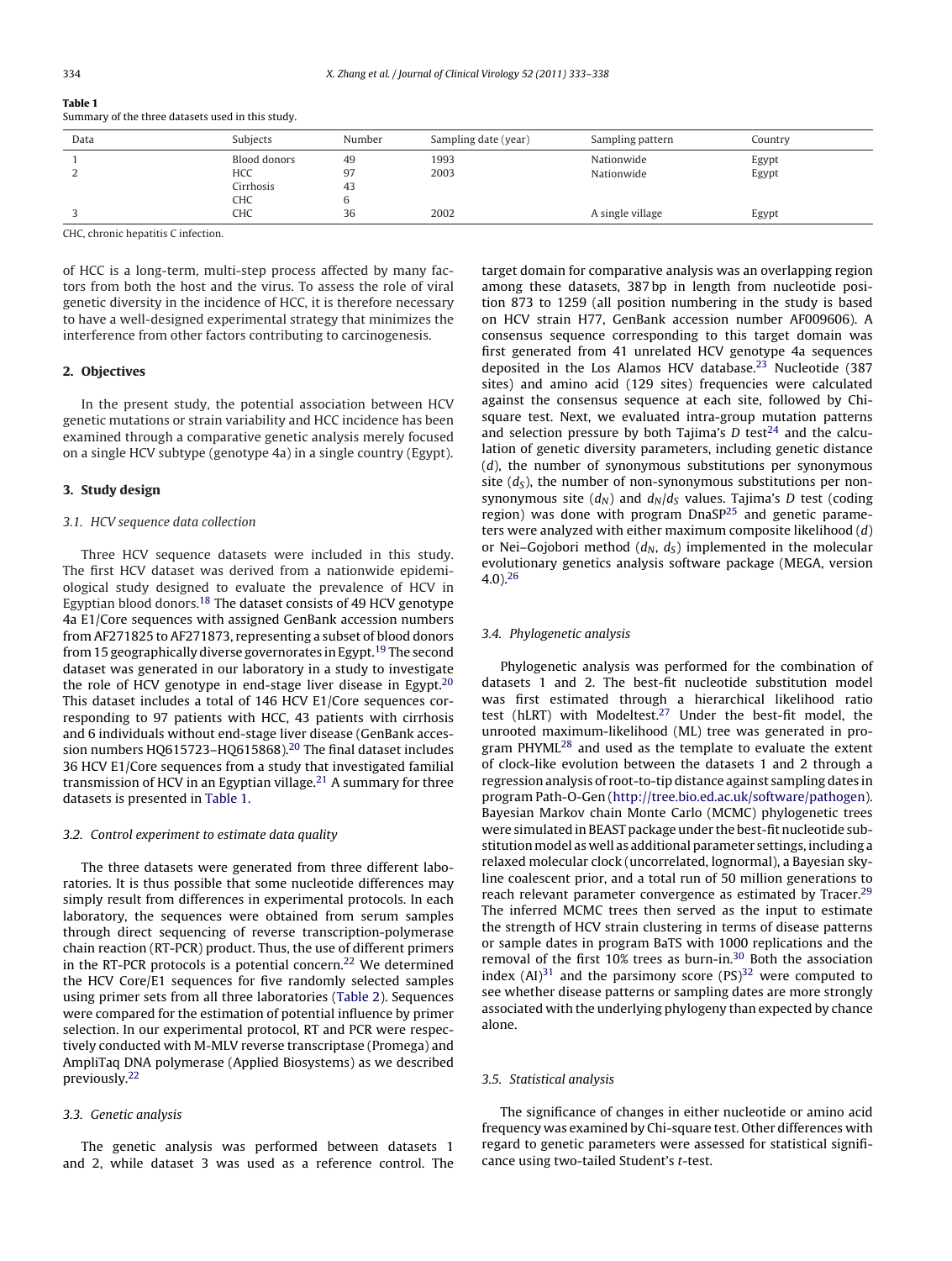#### <span id="page-2-0"></span>**Table 2**

The primers used for the generation of the three HCV Core/E1 datasets. The numbering of primer positions is according to HCV H77 strain (GenBank accession number AF009606). Degenerate bases are matched with standard International Union of Pure and Applied Chemistry (IUPAC) codes.

| Dataset | Primers                                                  | Polarity                                   | Sequence (5'-3')                                                                                                 | Position                                     | Application                                        | Product size      |
|---------|----------------------------------------------------------|--------------------------------------------|------------------------------------------------------------------------------------------------------------------|----------------------------------------------|----------------------------------------------------|-------------------|
|         | 987R_H77<br>493S_H77<br>502S_H77<br>975R <sub>-H77</sub> | Anti-sense<br>Sense<br>Sense<br>Anti-sense | cgtaggggaccagttcatcatcat<br>gcaacagggaaccttcctggttgctc<br>aaccttcctggttgctctttctctat<br>gttcatcatcatatcccatgccat | 1305-1328<br>834-859<br>843-868<br>1293-1316 | RT/1st round PCR<br>1st round PCR<br>2nd round PCR | 474 bp            |
| 2       | CER1414<br>CEF696<br><b>CEF723</b><br><b>CER1318</b>     | Anti-sense<br>Sense<br>Sense<br>Anti-sense | cccrcsaggachccccagtg<br>tgggtaaggtcatcgatacc<br>gcggcttcgccgacctcatg<br>ccagttcatcatcatrtccca                    | 1395-1414<br>697-716<br>724-743<br>1299-1319 | RT/1st round PCR<br>1st round PCR<br>2nd round PCR | 596 bp            |
| 3       | E4R<br>Core823<br>Core850<br>E <sub>2</sub> R            | Anti-sense<br>Sense<br>Sense<br>Anti-sense | gttggrctccarttcatcatc<br>ggatcaaytaygcaacaggg<br>ccggttgctcyttytctatc<br>cagttcatcatcatrtccct                    | 1307-1327<br>823-842<br>850-869<br>1299-1318 | RT/1st round PCR<br>1st round PCR<br>2nd round PCR | 469 <sub>bp</sub> |

RT, reverse transcription.

## **4. Results**

## 4.1. Lack of amplification bias by different primer sets

The potential effect of different primer sets on the amplification of HCV Core/E1 domain was tested in five serum samples. Direct sequencing of amplicons with the primer sets from either dataset 2 or 3 showed the complete identity. Over 1935 bp amplicon sequence (387 bp  $5\times$ ), the primer set from dataset 1 generated one silent mutation ( $A \rightarrow T$ ), indicating a 99.95% match in comparison with the primer sets from datasets 2 and 3. Therefore, the use of different primer sets did not result in noticeable bias on the amplification of the targeted domain, allowing valid comparative analysis to be performed based on these three datasets.

## 4.2. Comparative analysis and Taq DNA polymerase-associated errors

In comparison with dataset 1, the HCC and cirrhosis groups in dataset 2 showed four distinct nucleotide substitutions at positions 891 (T  $\rightarrow$  G, p < 0.0001), 1138 (T  $\rightarrow$  G, p < 0.0001), 1161  $(G \rightarrow C, p < 0.0001)$  and 1187 (C $\rightarrow G, p < 0.0001$ ). Due to the potential significance of such a nearly complete sweep-out in HCV strains associated with the end-stage liver disease, we repeated the experiment in five samples carrying HCV strains with all four substitutions. Surprisingly, none of these samples showed the initially observed substitutions. We then conducted additional experiments. First, an additional 25 samples were processed starting from the step of RNA extraction. Sequence alignment showed

| <b>HCC</b>               | 4acon<br>044<br>145<br>154<br>162<br>178                          |  |  |  |  |
|--------------------------|-------------------------------------------------------------------|--|--|--|--|
| HCC<br>Taq               | $044$ Tag<br>$145$ Tag<br>$154$ Tag<br>$162$ Taq<br>$1787a\sigma$ |  |  |  |  |
| <b>HCC</b><br>Tth        | O44Tth<br>145Tth<br>154Tth<br>162Tth<br>178Tth                    |  |  |  |  |
| <b>CHC</b><br>Data 2 844 | 805<br>806<br>838                                                 |  |  |  |  |
| CHC<br>Data 3            |                                                                   |  |  |  |  |
| $HCC$ $145$              | 4 acon<br>044<br>154<br>162<br>178                                |  |  |  |  |
| HCC<br>Taq               | $044$ Tag<br>$145$ Tag<br>$154$ Tag<br>$162$ Tag<br>$178$ Tag     |  |  |  |  |
| <b>HCC</b><br>Tth        | 044Tth<br>145Tth<br>154Tth<br>162Tth<br>178Tth                    |  |  |  |  |
| CHC<br>Data 2            | 805<br>806<br>838<br>844<br>851                                   |  |  |  |  |
| CHC<br>Data 3            |                                                                   |  |  |  |  |

**Fig. 1.** Alignment of full analytical domain (387 bp) of five representative sequences from each group. The HCV genotype 4a consensus sequence is shown on the top line. HCC, the HCC group from dataset 2; Taq and Tth indicates the same HCC samples repeated with either AmpliTaq DNA polymerase and rTth DNA polymerase, XL, respectively; CHC, chronic HCV infection without end-stage liver disease. The four nucleotide substitutions from either initial comparative analysis or the repeated experiments are marked as red and blue, respectively. Dot indicates nucleotide identity.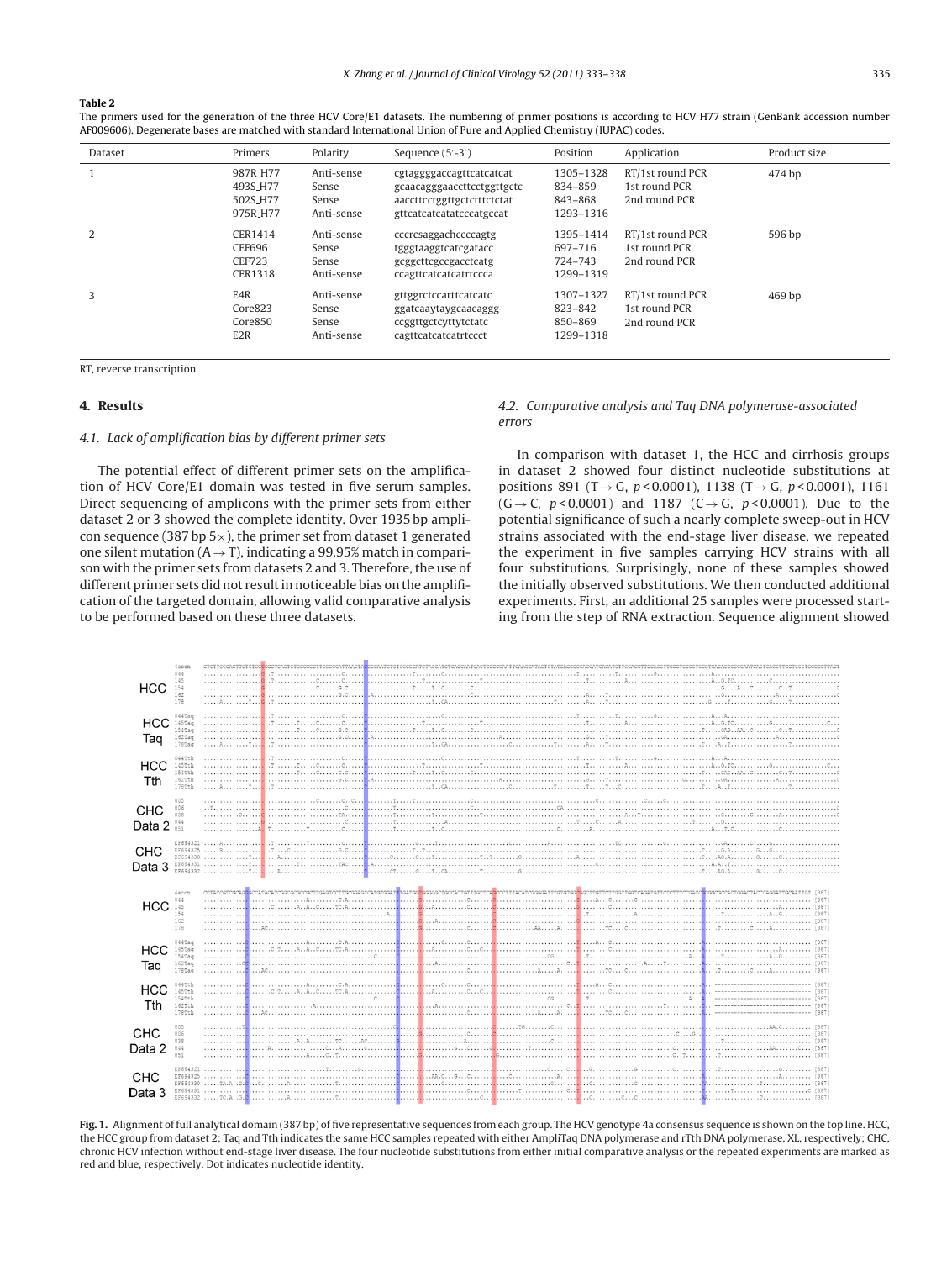<span id="page-3-0"></span>

**Fig. 2.** Comparisons of intra-group genetic parameters among  $HCC$  ( $n = 97$ ), cirrhosis  $(n = 43)$  and blood donors of the dataset 1  $(n = 49)$ . The group of chronic HCV infection from the dataset 2 ( $n = 6$ ) and the dataset 3 were not included due to small sample size and restrictive sampling pattern, respectively. All genetic parameters, except for  $d_N/d_S$ , are expressed as mean values and standard errors. The  $d_N$  values from either the HCC group or the cirrhosis group of dataset 2 were significantly higher than that from dataset 1 (blood donors)  $(p < 0.001)$ .

the same result, with the lack of nucleotide substitutions seen in the initial analysis. Instead, there were four alternative nucleotide substitutions at positions 923, 1084, 1131 and 1226 [\(Fig.](#page-2-0) 1). Second, these 30 samples were re-analyzed using a new RT-PCR protocol in which M-MLV reverse transcriptase and AmpliTaq DNA polymerase were replaced with SuperScript III reverse transcriptase (Invitrogen) and rTth DNA polymerase, XL (Applied Biosystems), which contain Deep Vent DNA polymerase with exonuclease activity. This experiment confirmed the result from the repeated experiment with AmpliTaq DNA polymerase ([Fig.](#page-2-0) 1). Finally, with the use of AmpliTaq DNA polymerase or rTth DNA polymerase, XL, the PCR step, consisting of 70 cycles of two rounds, was used to amplify two independent HCV clones from our previous study.<sup>[33](#page-5-0)</sup> Direct amplicon sequencing indicated complete identity to the cloned HCV sequences (data not shown).

## 4.3. Genetic and phylogenetic analysis

All genetic and phylogenetic analyses showed similar results with either inclusion (the sequence being analyzed: 387 bp in length) or exclusion (the sequence being analyzed: 363 bp length) of the codons containing the eight potential PCR-associated errors as described above. For simplicity, only results generated under 363-bp analytical domain were presented.

There was no obvious difference between the HCC and cirrhosis groups from dataset 2 in terms of genetic diversity and Tajima's D test (Fig. 2). In comparison with the dataset 1, both HCC and cirrhosis groups from the dataset 2 had higher genetic diversity, especially with significantly increased  $d_N$  values ( $p < 0.001$ ) (Fig. 2). Accordingly, the HCC and the cirrhosis group of dataset 2 had increased  $d_N/d_S$  values, corresponding to Tajama's D test that showed the stronger negative values in groups HCC (-1.46) and cirrhosis ( $-1.35$ ) than the dataset 1 ( $-1.25$ ).

The regression analysis of root-to-tip distance against sampling dates did not support a clock-like evolution in the ML tree constructed with the datasets 1 and  $2 (R^2 = 0.026)$ . In subsequent MCMC simulation, a relaxed molecular clock (uncorrelated, lognormal) was then applied. By giving each HCV strain a defined trait, either disease status or sampling time, BaTS analysis was run in two type of data combinations, HCC/cirrhosis and dataset 1/dataset 2. The former did not show obvious branch clustering in terms of disease status (HCC or cirrhosis) in MCMC trees (AI = 8,  $p = 0.35$ ; PS = 40,



**Fig. 3.** Maximum clade credibility tree of 195 HCV Core/E1 sequences from the HCC group (red), cirrhosis group (yellow), chronic HCV infection (blue) of the dataset 1 as well as the blood donors (black) of the dataset 2. Posterior probability values are shown on major branches. (For interpretation of the references to color in this figure legend, the reader is referred to the web version of the article.)

 $p = 0.025$ ). When including all HCV strains from the datasets 1 and 2, tree topologies were significantly associated with the distribution of qualitative traits, either disease status (AI = 12.5,  $p < 0.001$ ; PS = 73,  $p$  < 0.001) or sampling dates (AI = 5.68,  $p$  < 0.001; PS = 35,  $p < 0.001$ ) (Fig. 3).

## **5. Discussion**

Identification of HCC-specific mutations is a challenging endeavor. HCV's great diversity makes it difficult to perform a comparative analysis among different HCV genotypes or subtypes. The existence of ethnically or geographically specific mutations is also a concern.<sup>[8](#page-4-0)</sup> More importantly, even if putative HCC-associated mutations are observed, it is not known if these mutations are responsible for the HCC incidence or a simple result of evolutionary adaptation. The current study was designed to focus on a single HCV genotype (4a) in a single geographical region (Egypt). All three datasets have explicit sampling dates, patterns, and adequate numbers to provide a unique opportunity to explore the possibility of an epidemiological relationship between HCV mutations and HCC incidence.

Initial comparative analysis identified four statistically significant nucleotide substitutions in the HCC and cirrhosis groups. However, in repeated experiments, these four mutations were completely lost with the consistent appearance of alternative four mutations ([Fig.](#page-2-0) 1). In sequence chromatograms, almost all eight mutations showed single peaks, suggesting that these mutations are not located in highly variable sites. Experimental contamination is not supported because all other sites from the same HCV isolates appear the same [\(Fig.](#page-2-0) 1). Under 70 PCR cycles, four putative false mutations over 387-bp domain give an error rate at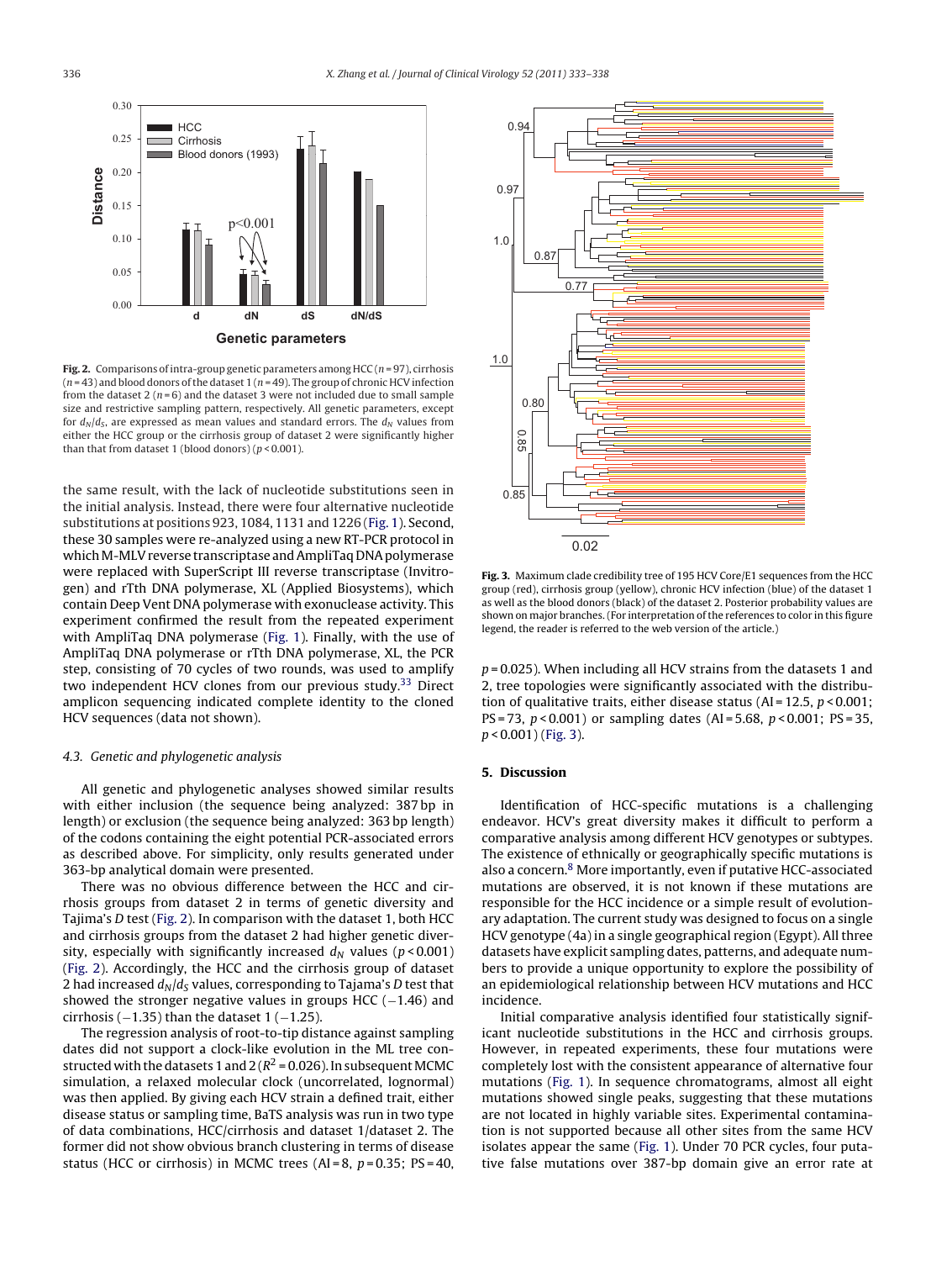<span id="page-4-0"></span>1.5 × 10<sup>-4</sup> substitutions per base pair, which is well within the range of Taq DNA polymerases misincorporation rate of  $2.1 \times 10^{-4}$ to  $2.0 \times 10^{-5}$  errors per base pair.<sup>[34–39](#page-5-0)</sup> Thus the eight nucleotide substitutions observed are most likely not authentic. Under the same experimental procedure, the appearance on different positions in a non-random pattern from repeated experiments may be attributable to the batch to batch difference of AmpliTaq DNA polymerase. Another factor is the subtle alteration of template heterogeneity due to additional 1-year storage. The role of template heterogeneity contributing to the error rate of DNA polymerase has been ignored largely. $40-42$  Because of the complete sequence identity after 70-cycle PCR upon the use of plasmid DNA as the template, template heterogeneity may be a more possible factor to explain our observation. Finally, the four nucleotide mutations from the initial and repeated experiments are also present on the healthy volunteers from datasets 2 and 3, respectively [\(Fig.](#page-2-0) 1). Thus, even assuming a real nature, these mutations may just be a result of adaptive evolution without having any relationship with end-stage liver disease, either HCC or cirrhosis.

At the phylogenetic level, BaTS analysis revealed no apparent clustering in terms of their disease traits in HCC and cirrhosis. However, the inclusion of the dataset 1 (blood donors) resulted in strong association between disease traits (HCC/cirrhosis or blood donors) ([Fig.](#page-3-0) 3). Since the dataset 1 were sampled in 1993, such an observation may be largely due to different sampling dates rather than disease traits. Because of a small number  $(n=6)$  of HCV sequences from blood donors in the dataset 2, a univocal answer may require the analysis with the inclusion of more contemporaneously collected HCV sequences from patients without HCC/cirrhosis.

The HCC group, cirrhosis group and the dataset 1 all have significantly negative Tajima's D values, indicating an excess of lowfrequency mutations and therefore a positive selection pressure. Among datasets the HCC group has the strongest negative Tajima's D value, corresponding with its highest  $d_N/d_S$  ratio [\(Fig.](#page-3-0) 2). Actually, while having similar  $d<sub>S</sub>$  values, the HCC and cirrhosis have significantly higher  $d_N$  values than the dataset 1 ( $p < 0.001$ ) ([Fig.](#page-3-0) 2). Taken together, these data suggest a strong evolutionary pressure of HCV in patients with end-stage liver diseases, which is consistent with previous reports in HCC patients infected with HCV genotype  $1b$ .<sup>8,13</sup> An important implication from this observation is a theoretically enhanced chance for the detection of putative HCC or cirrhosisspecific mutations, which requires caution in data interpretation since the mutations identified may simply be the consequence of adaptation.

It should be noted that our analysis was based on a short HCV domain, the 387-bp partial Core/E1 region. Comprehensive understanding of HCC-specific mutations and/or strains may require a full-length HCV genome scanning as well as the availability of adequate number of samples collected in both simultaneous and longitudinal patterns. In this setting, the current study represents a proof-of-concept investigation in terms of experimental approaches and phylogenetic techniques to address this elusive but clinically important issue.

## **Funding**

This work was supported by NIH grants R01 DK80711 (Dr. Xiaofeng Fan), R21 AI076834 (Dr. Adrian M. Di Bisceglie) and USA and Egypt Science and Technology Joint Fund BIO6-002-004 (Dr. Adrian M. Di Bisceglie).

## **Competing interest**

All authors with this manuscript have no conflict of interests.

#### **Ethical approval**

This study is purely a genetic analysis with sequence data from published studies and thus does not involve any ethical issues.

## **Acknowledgments**

This work was supported by NIH grants R01 DK80711 (XF), R21 AI076834 (AMD) and USA and Egypt Science and Technology Joint Fund BIO6-002-004 (AMD).

## **References**

- 1. Chen SL, Morgan TR. The natural history of hepatitis C virus (HCV) infection. Int J Med Sci 2006;**3**:47–52.
- 2. Seeff LB. Natural history of chronic hepatitis C. Hepatology 2002;**36**(5 Suppl. 1):S35–46.
- 3. El-Serag HB. Hepatocellular carcinoma and hepatitis C in the United States. Hepatology 2002;**36**:S74–83.
- 4. Castello G, Scala S, Palmieri G, Curley SA, Izzo F. HCV-related hepatocellular carcinoma: from chronic inflammation to cancer. Clin Immunol 2010;**134**:237–50.
- 5. Kuiken C, Simmonds P. Nomenclature and numbering of the hepatitis C virus. Method Mol Biol 2009;**510**:33–53.
- 6. Alam SS, Nakamura T, Naganuma A, Nozaki A, Nouso K, Shimomura H, et al. Hepatitis C virus quasispecies in cancerous and noncancerous hepatic lesions: the core protein-encoding region. Acta Med Okayama 2002;**56**:141–7.
- 7. De Mitri MS, Mele L, Chen CH, Piccinini A, Chianese R, D'Errico A, et al. Comparison of serum and liver hepatitis C virus quasispecies in HCV related hepatocellular carcinoma. J Hepatol 1998;**29**:887–92.
- 8. Fishman SL, Factor SH, Balestrieri C, Fan X, Dibisceglie AM, Desai SM, et al. Mutations in the hepatitis C virus core gene are associated with advanced liver disease and hepatocellular carcinoma. Clin Cancer Res 2009;**15**:3205–13.
- 9. Fukuhara T, Takeishi K, Toshima T, Morita K, Ueda S, Iguchi T, et al. Impact of amino acid substitutions in the core region of HCV on multistep hepatocarcinogenesis. Hepatol Res 2010;**40**:171–8.
- 10. Giménez-Barcons M, Franco S, Suárez Y, Forns X, Ampurdanès S, Puig-Basagoiti F, et al. High amino acid variability within the NS5A of hepatitis C virus (HCV) is associated with hepatocellular carcinoma in patients with HCV-1b-related cirrhosis. Hepatology 2001;**34**:158–67.
- 11. Horie CH, Iwahana HT, Horie TI, Shimizu IK, Yoshimoto KS, Yogita SS, et al. Detection of different quasispecies of hepatitis C virus core region in cancerous and noncancerous lesions. Biochem Biophys Res Commun 1996;**218**:674–81.
- 12. Nagayama K, Kurosaki M, Enomoto N, Miyasaka Y, Marumo F, Sato C. Characteristics of hepatitis C viral genome associated with disease progression. Hepatology 2000;**31**:745–50.
- 13. Ogata S, Nagano-Fujii M, Ku Y, Yoon S, Hotta H. Comparative sequence analysis of the core protein and its frameshift product, the F protein, of hepatitis C virus subtype 1b strains obtained from patients with and without hepatocellular carcinoma. J Clin Microbiol 2002;**40**:3625–30.
- 14. Rüster B, Zeuzem S, Krump-Konvalinkova V, Berg T, Jonas S, Severin K, et al. Comparative sequence analysis of the core- and NS5-region of hepatitis C virus from tumor and adjacent non-tumor tissue. J Med Virol 2001;**63**:128–34.
- 15. Takahashi K, Iwata K, Matsumoto M, Matsumoto H, Nakao K, Hatahara T, et al. Hepatitis C virus (HCV) genotype 1b sequences from fifteen patients with hepatocellular carcinoma: the 'progression score' revisited. Hepatol Res 2001;**20**:161–71.
- 16. Nakamoto S, Imazeki F, Fukai K, Fujiwara K, Arai M, Kanda T, et al. Association between mutations in the core region of hepatitis C virus genotype 1 and hepatocellular carcinoma development. J Hepatol 2010;**52**:72–8.
- 17. Akuta N, Suzuki F, Hirakawa M, Kawamura Y, Sezaki H, Suzuki Y, et al. Amino acid substitutions in hepatitis C virus core region predict hepatocarcinogenesis following eradication of HCV RNA by antiviral therapy. J Med Virol 2011;**83**:1016–22.
- 18. Arthur RR, Hassan NF, Abdallah MY, El-Sharkawy, Saad MD, Hackbart BG, et al. Hepatitis C antibody prevalence in blood donors in different governorates in Egypt. Trans R Soc Trop Med Hyg 1997;**91**:271–4.
- 19. Ray SC, Arthur RR, Carella A, Bukh J, Thomas DL. Genetic epidemiology of hepatitis C virus throughout Egypt. J Infect Dis 2000;**182**:698–707.
- 20. Ryu SH, Fan X, Xu Y, Elbaz T, Zekri AR, Abdelaziz AO, et al. Lack of association between genotypes and subtypes of HCV and occurrence of hepatocellular carcinoma in Egypt. J Med Virol 2009;**81**:844–7.
- 21. Plancoulaine S, Mohamed MK, Arafa N, Bakr I, Rekacewicz C, Trégouët DA, et al. Dissection of familial correlations in hepatitis C virus (HCV) seroprevalence suggests intrafamilial viral transmission and genetic predisposition to infection. Gut 2008;**57**:1268–74.
- 22. Fan X, Lyra AC, Tan D, Xu Y, Di Bisceglie AM. Differential amplification of hypervariable region 1 of hepatitis C virus by partially mismatched primers. Biochem Biophys Res Commun 2001;**284**:694–7.
- 23. Kuiken C, Yusim K, Boykin L, Richardson R. The Los Alamos HCV sequence database. Bioinformatics 2005;**21**:379–84.
- 24. Tajima F. Statistical method for testing the neutral mutation hypothesis by DNA polymorphism. Genetics 1989;**123**:585–95.